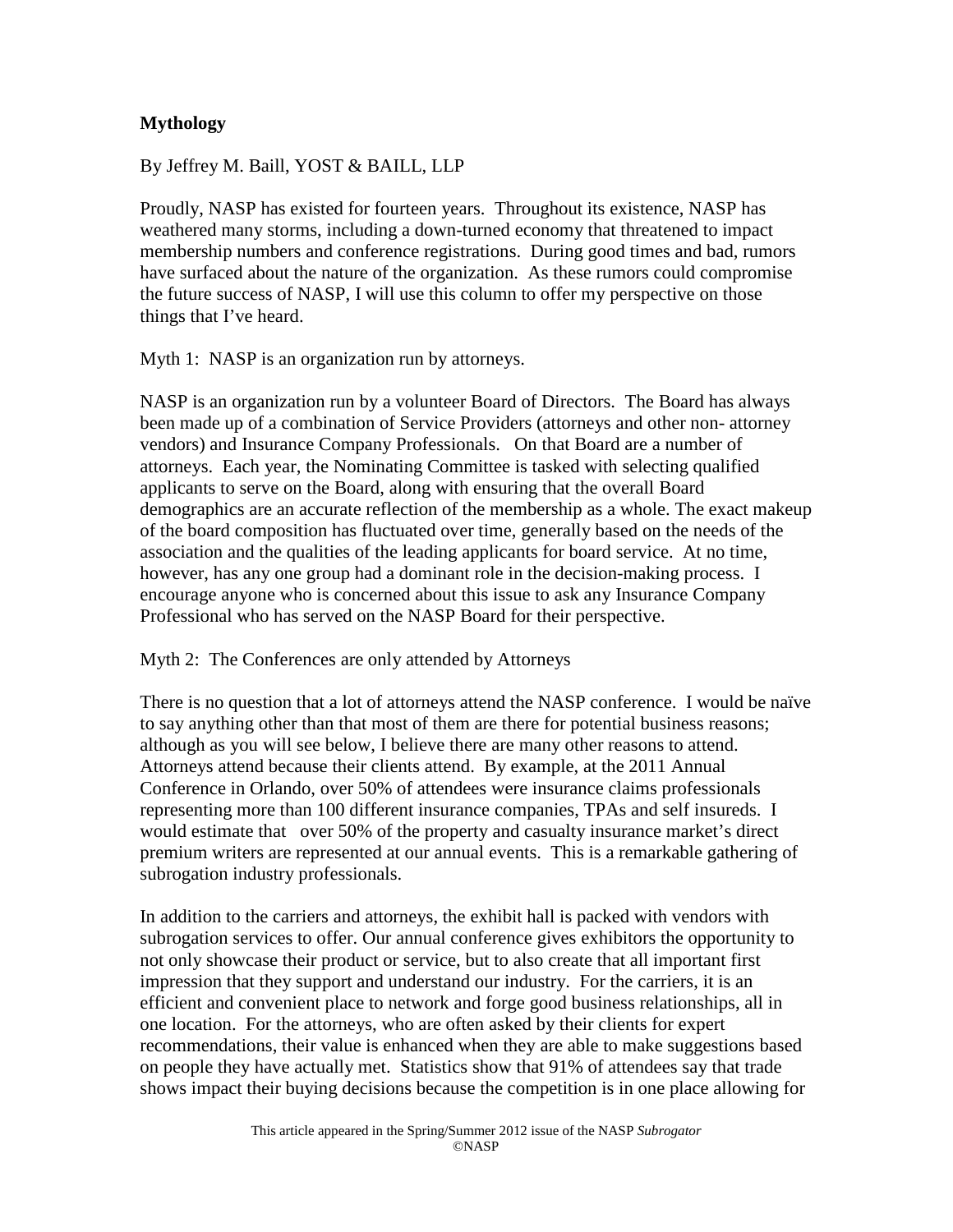comparison shopping in real time. For these reasons, I believe that having a diversity of attendees at the Conference is a major plus.

I cannot avoid the real effect that the down-turned economy has had on the ability of carriers to send as many people as they once did to the Conference. With that said, the number of carriers at the Conference is still strong. While the faces may be different from in years past, it rings true that the decision-makers from each company are attending, as are people new to subrogation who are eager and willing to meet people with whom they might want to work. From my perspective, vendors cannot afford to stay away from the Conference. This brings me to Myth 3.

Myth 3: There is no value in attending the Annual Conference anymore

With the proliferation of NASP educational opportunities being made available through webinar and local chapter formats, it may seem that it is not worth the expense and time away from the office to actually attend the NASP Annual Conference. While NASP will continue to expand these offerings, I am confident that the value of in-person attendance at the annual Conference will not be diminished. The NASP annual conference is unique – as nowhere else can you find 72 different educational sessions focused on subrogation all under one roof. What better way to sharpen your recovery skills?

There is a tremendous value to being at one location with the leaders of an industry. There is no substitute for meeting person to person with the key players in our field. As an attorney, I am more valuable to my clients when I:

- 1. Know who to call for information on an esoteric matter.
- 2. Have personally met with experts and other vendors from around the country.
- 3. Have spent time with attorneys who I may have to associate with as local counsel.
- 4. Have just heard the latest presentation on an area of developing law and had an opportunity to introduce myself to the speaker.
- 5. Have actually met my clients and some of their staff.

Likewise, as a carrier attendee, the idea of meeting vendors face to face is highly impactful. In this age of regional and national subrogation units, it can be difficult to develop quality and trusting relationships with vendors over the phone. NASP conferences can play a key component in creating long-lasting relationships with service providers that are relied upon so heavily.

From a marketing / networking standpoint, I mentioned that new carriers and new faces are attending each year. One new contact, one new claim, one new idea to streamline your company's process can pay for the Conference expense, ten times over.

Finally, NASP strives to be the leader in educational programming for the subrogation professional. The NASP Annual Conference is a once a year opportunity to see the best and the brightest speak on relevant issues. Every year when we put the program together, I fully expect to re-run successful programs from past years. However each year we